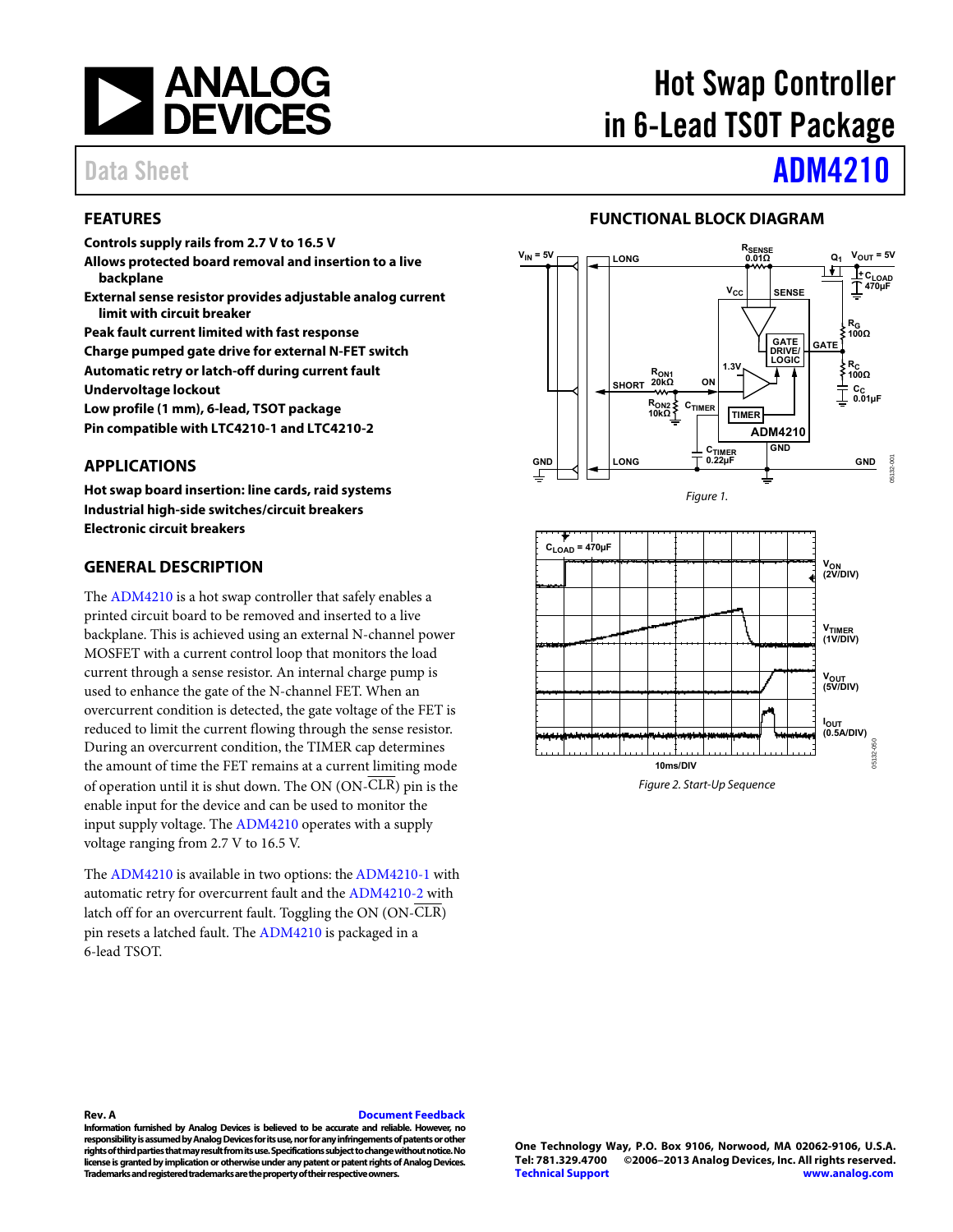## **TABLE OF CONTENTS**

| Pin Configurations and Function Descriptions  5 |
|-------------------------------------------------|
|                                                 |
|                                                 |
|                                                 |

| $\mathbf{1}$ |  |
|--------------|--|
| 1            |  |
| 1            |  |
| 1            |  |
| 2            |  |
| 3            |  |
| 4            |  |
| 4            |  |
| 4            |  |
| 5            |  |
| 6            |  |
| 1            |  |

### <span id="page-1-0"></span>**REVISION HISTORY**

| $11/13$ —Rev. 0 to Rev. A |  |
|---------------------------|--|
|                           |  |

7/06-Revision 0: Initial Version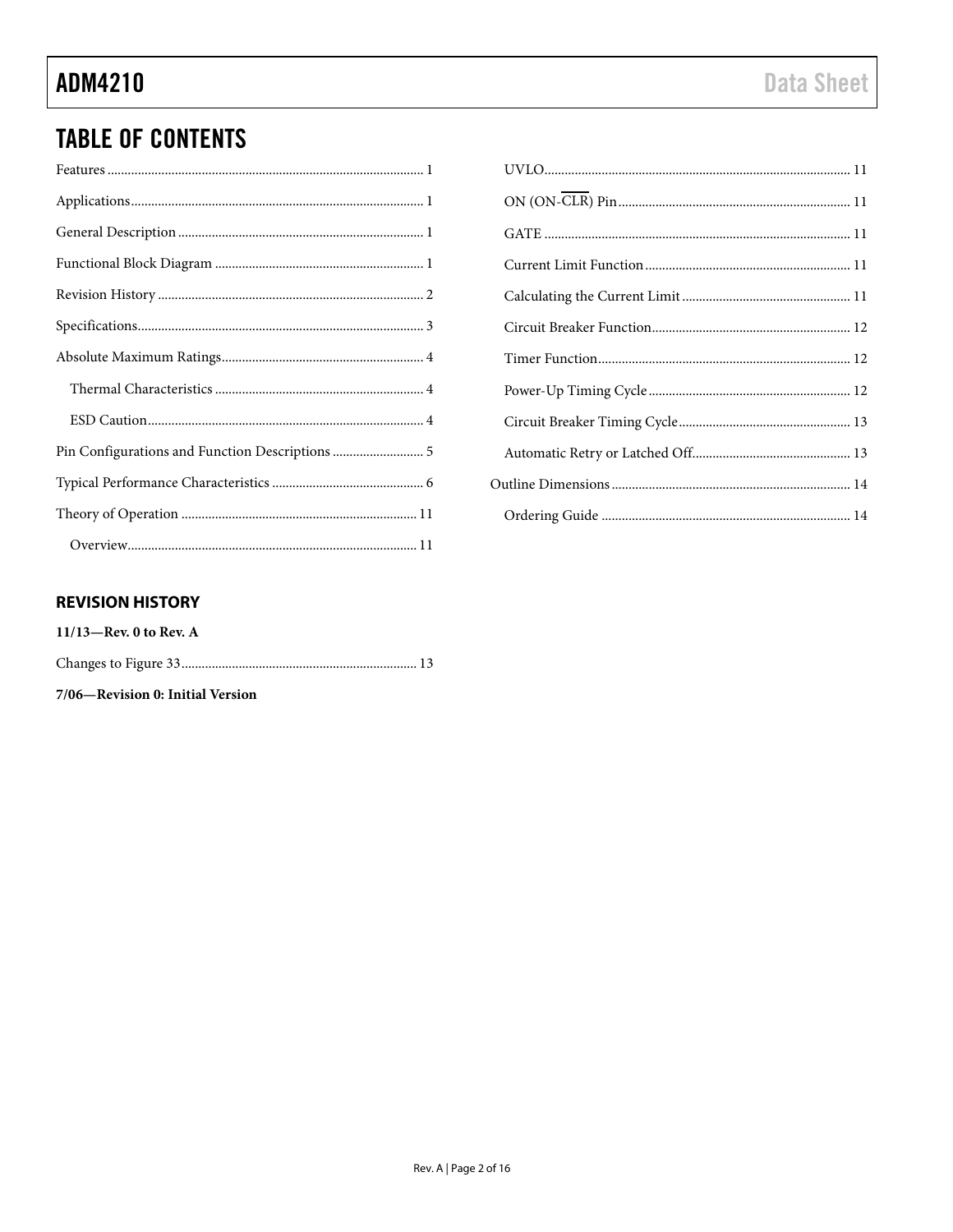## <span id="page-2-0"></span>**SPECIFICATIONS**

V<sub>CC</sub> = 2.7 V to 16.5 V, T<sub>A</sub> = −40°C to +85°C, typical values at T<sub>A</sub> = 25°C, unless otherwise noted.

### **Table 1.**

| <b>Parameter</b>                                 | Symbol                     | Min   | <b>Typ</b>     | <b>Max</b> | Unit         | <b>Conditions</b>                                      |
|--------------------------------------------------|----------------------------|-------|----------------|------------|--------------|--------------------------------------------------------|
| V <sub>CC</sub> PIN                              |                            |       |                |            |              |                                                        |
| <b>Operating Voltage Range</b>                   | Vcc                        | 2.7   |                | 16.5       | v            |                                                        |
| <b>Supply Current</b>                            | lcc                        |       | 0.65           | 3.5        | mA           |                                                        |
| Undervoltage Lockout                             | VUVLO                      | 2.2   | 2.5            | 2.65       | $\vee$       | $V_{CC}$ rising                                        |
| Undervoltage Lockout Hysteresis                  | <b>VUVLOHYS</b>            |       | 100            |            | mV           |                                                        |
| ON (ON-CLR) PIN                                  |                            |       |                |            |              |                                                        |
| <b>Input Current</b>                             | <b>I</b> INON              | $-10$ | 0              | $+10$      | μA           |                                                        |
| Threshold                                        | <b>V<sub>ON</sub></b>      | 1.22  | 1.3            | 1.38       | v            | ON rising                                              |
| Threshold Hysteresis                             | <b>VONHYST</b>             |       | 80             |            | mV           |                                                        |
| <b>SENSE PIN</b>                                 |                            |       |                |            |              |                                                        |
| Input Current                                    | INSENSE                    | $-10$ | $+5$           | $+10$      | μA           | $V_{\text{SENSE}} = V_{CC}$                            |
| Circuit Breaker Limit Voltage                    | $V_{CB}$                   | 44    | 50             | 56         | mV           | $V_{CB} = (V_{CC} - V_{SENSE})$                        |
| <b>GATE PIN</b>                                  |                            |       |                |            |              |                                                        |
| Pull-Up Current                                  | GATEUP                     | $-5$  | $-10$          | $-15$      | μA           | $V_{GATE} = 0 V$                                       |
| <b>Pull-Down Current</b>                         | <b>I</b> GATEDN            |       | 25             |            | mA           | $V_{TIMER} = 1.5 V, V_{GATE} = 3 V$ or                 |
|                                                  |                            |       |                |            |              | $V_{ON} = 0 V$ , $V_{GATE} = 3 V$ or                   |
|                                                  |                            |       |                |            |              | $V_{CC} - V_{SENSE} = 100$ mV, $V_{GATE} = 3$ V        |
| Gate Drive Voltage                               | <b>V</b> GATE              |       |                |            |              |                                                        |
|                                                  |                            | 4.5   | 7.5            | 10         | $\mathsf{V}$ | $V_{GATE} - V_{CC}$ , $V_{CC} = 3 V$                   |
|                                                  |                            | 5.0   | 8.5            | 12         | $\vee$       | $V_{GATE} - V_{CC}$ , $V_{CC} = 3.3$ V                 |
|                                                  |                            | 8.75  | 12             | 16         | $\vee$       | $V_{GATE} - V_{CC}$ , $V_{CC} = 5 V$                   |
|                                                  |                            | 7.6   | 12             | 16         | V            | $V_{GATE} - V_{CC}$ , $V_{CC} = 12 V$                  |
|                                                  |                            | 6.0   | 11             | 18         | v            | $V_{GATE} - V_{CC}$ , $V_{CC} = 15$ V                  |
| <b>TIMER PIN</b>                                 |                            |       |                |            |              |                                                        |
| Pull-Up Current                                  | <b>ITIMERUP</b>            | $-2$  | $-5$           | $-8.5$     | μA           | Initial cycle, $V_{TIMER} = 1 V$                       |
|                                                  |                            | $-25$ | $-60$          | $-100$     | μA           | During current fault, VTIMER = 1 V                     |
| <b>Pull-Down Current</b>                         | <b>ITIMERDN</b>            |       | $\overline{2}$ | 3.5        | μA           | After current fault, VTIMER = 1 V                      |
|                                                  |                            |       | 100            |            | μA           | Normal operation, $V_{TIMER} = 1 V$                    |
| Threshold High                                   | <b>VTIMERH</b>             | 1.22  | 1.3            | 1.38       | $\vee$       | <b>TIMER</b> rising                                    |
| <b>Threshold Low</b>                             | VTIMERL                    | 0.15  | 0.2            | 0.25       | v            | <b>TIMER falling</b>                                   |
| toff                                             |                            |       |                |            |              |                                                        |
| Turn-Off Time (TIMER Rise to GATE Fall)          | t <sub>OFF</sub> (TMRHIGH) |       | $\mathbf{1}$   |            | μs           | $V_{TIMER} = 0$ V to 2 V step, $V_{CC} = V_{ON} = 5$ V |
| Turn-Off Time (ON (ON-CLR) Fall to GATE Fall)    | toff(ONLOW)                |       | 30             |            | μs           | $V_{ON} = 5 V$ to 0 V step, $V_{CC} = 5 V$             |
| Turn-Off Time (V <sub>CC</sub> Rise to IC Reset) | toFF(VCCLOW)               |       | 30             |            | μs           | $V_{CC} = 0$ V to 2 V step, $V_{ON} = 5$ V             |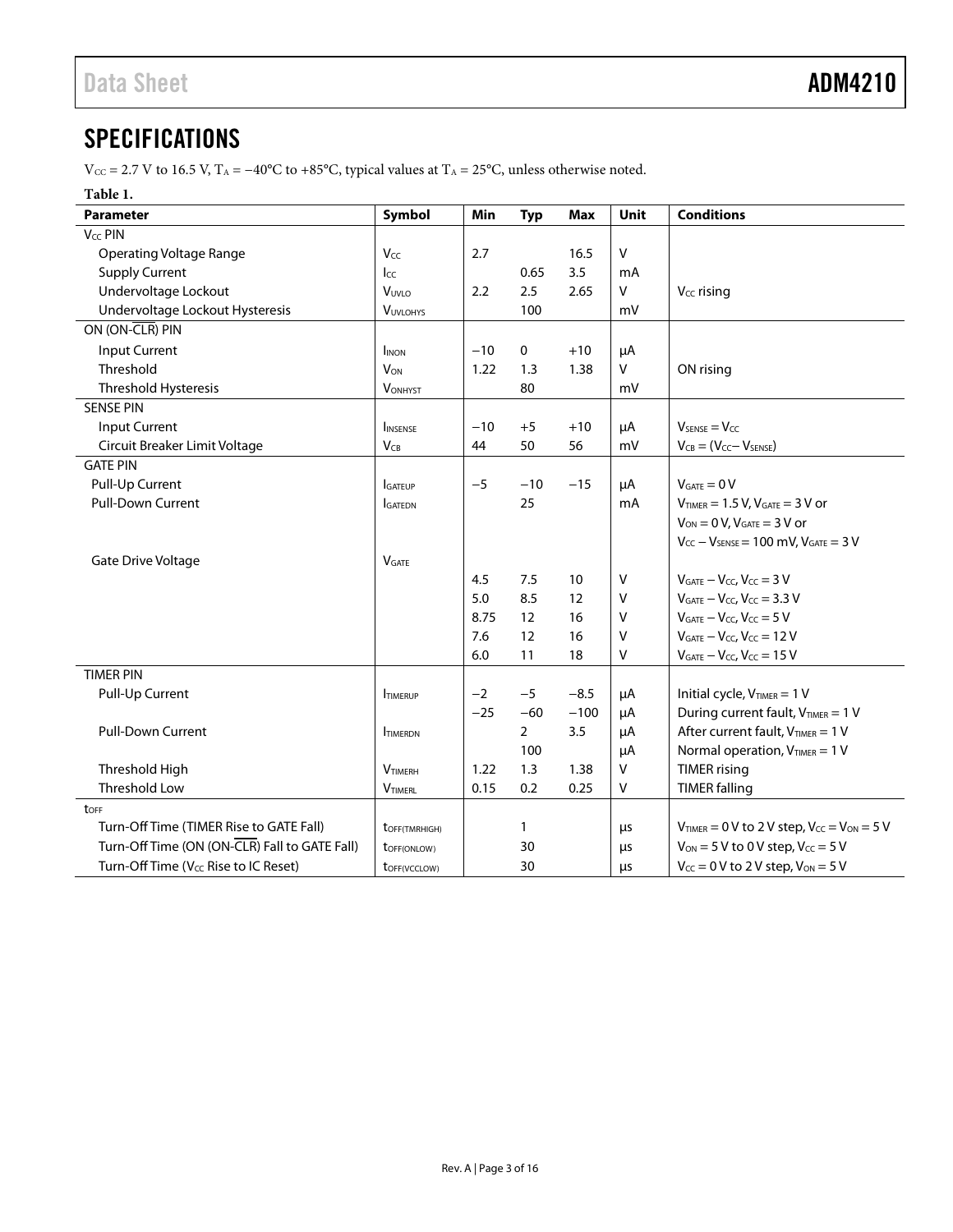## <span id="page-3-0"></span>ABSOLUTE MAXIMUM RATINGS

| ٠<br>п<br>Н |  |
|-------------|--|
|-------------|--|

| <b>Parameter</b>                   | Rating                                |
|------------------------------------|---------------------------------------|
| $V_{cc}$ Pin                       | $-0.3 V$ to $+20 V$                   |
| <b>SENSE Pin</b>                   | $-0.3$ V to $+20$ V                   |
| $V_{cc}$ – SENSE                   | ±5V                                   |
| <b>TIMFR Pin</b>                   | $-0.3$ V to (V <sub>CC</sub> + 0.3 V) |
| ON (ON-CLR) Pin                    | $-0.3$ V to $+20$ V                   |
| <b>GATE Pin</b>                    | $-0.3 V$ to (V <sub>CC</sub> + 11 V)  |
| Storage Temperature Range          | $-65^{\circ}$ C to $+125^{\circ}$ C   |
| <b>Operating Temperature Range</b> | $-40^{\circ}$ C to $+85^{\circ}$ C    |
| Lead Temperature (10 sec)          | 300 $\degree$ C                       |
| <b>Junction Temperature</b>        | $150^{\circ}$ C                       |
|                                    |                                       |

Stresses above those listed under Absolute Maximum Ratings may cause permanent damage to the device. This is a stress rating only; functional operation of the device at these or any other conditions above those indicated in the operational section of this specification is not implied. Exposure to absolute maximum rating conditions for extended periods may affect device reliability.

### <span id="page-3-1"></span>**THERMAL CHARACTERISTICS**

 $\theta_{JA}$  is specified for the worst-case conditions, that is, a device soldered in a circuit board for surface-mount packages.

### **Table 3. Thermal Resistance**

| Package Type | <b>UJA</b> | Unit |
|--------------|------------|------|
| 6-Lead TSOT  | 169.5      | /W   |

### <span id="page-3-2"></span>**ESD CAUTION**

ESD (electrostatic discharge) sensitive device. Electrostatic charges as high as 4000 V readily accumulate on the human body and test equipment and can discharge without detection. Although this product features proprietary ESD protection circuitry, permanent damage may occur on devices subjected to high energy electrostatic discharges. Therefore, proper ESD precautions are recommended to avoid performance degradation or loss of functionality.

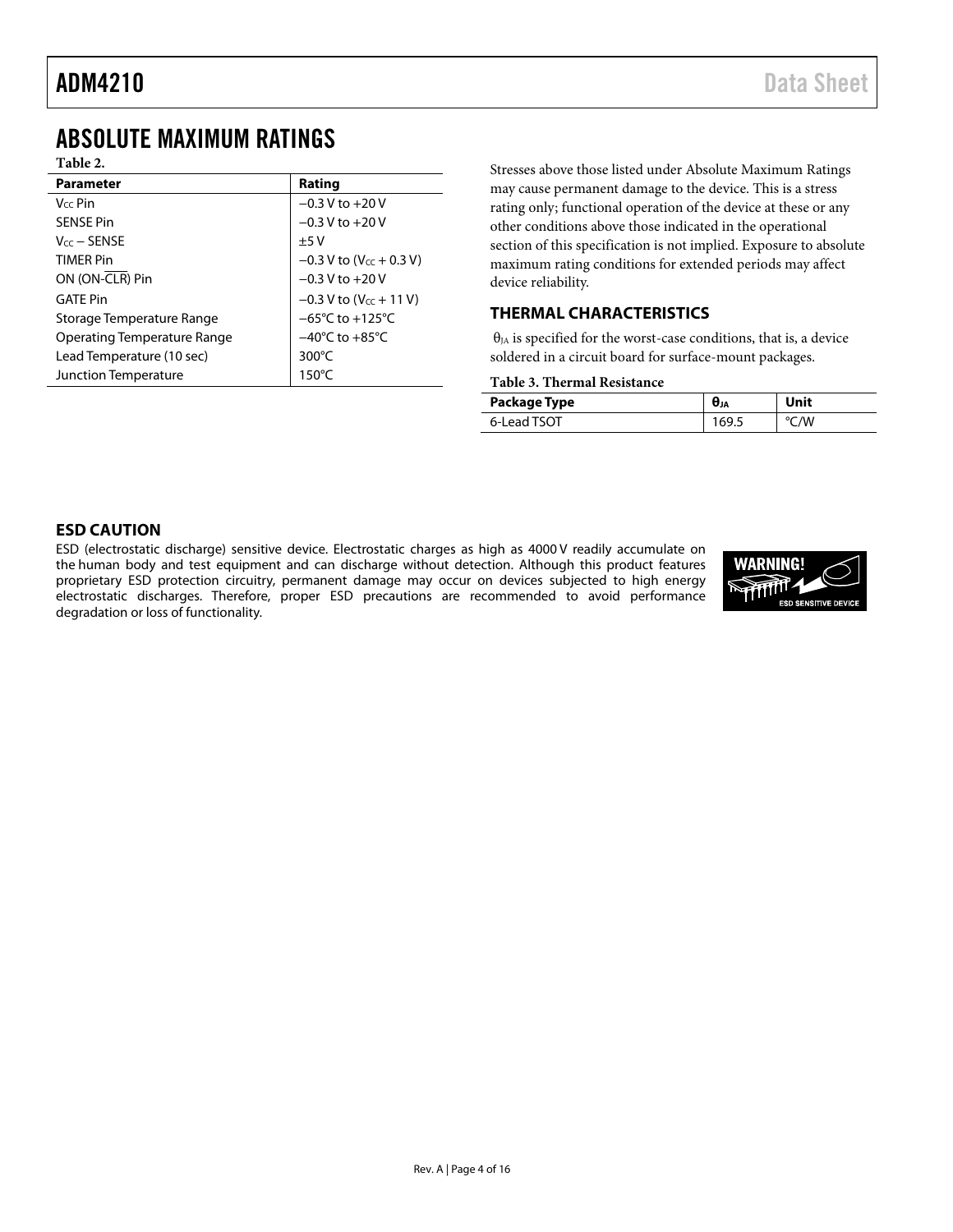## <span id="page-4-0"></span>PIN CONFIGURATIONS AND FUNCTION DESCRIPTIONS



*Figure 3. Pin Configuration, 1AUJ Model*



*Figure 4. Pin Configuration, 2AUJ Model*

### **Table 4. Pin Function Descriptions**

| Pin No.        | Mnemonic        | <b>Description</b>                                                                                                                                                                                                                                                                                                                                                                                                 |
|----------------|-----------------|--------------------------------------------------------------------------------------------------------------------------------------------------------------------------------------------------------------------------------------------------------------------------------------------------------------------------------------------------------------------------------------------------------------------|
|                | <b>TIMER</b>    | Timer Input Pin. The initial and circuit breaker timing cycles are set by this external capacitor. The initial timing<br>delay is 272.9 ms/µF, and 21.7 ms/µF for a circuit breaker delay. When the TIMER pin is pulled beyond the upper<br>threshold, the GATE turns off.                                                                                                                                         |
| $\overline{2}$ | <b>GND</b>      | Chip Ground Pin.                                                                                                                                                                                                                                                                                                                                                                                                   |
| 3              | ON (ON-CLR)     | Input Pin. The ON (ON-CLR) pin is an input to a comparator that has a low-to-high threshold of 1.3 V with 80 mV<br>hysteresis and a glitch filter. The ADM4210 is reset when the ON (ON-CLR) pin is low. When the ON (ON-CLR) pin is<br>high, the ADM4210 is enabled. A rising edge on this pin has the added function of clearing a fault and restarting<br>the device on the latched off model, the ADM4210-2.   |
| $\overline{4}$ | <b>GATE</b>     | Gate Output Pin. An internal charge pump provides a 12 µA pull-up current to drive the gate of an N-channel<br>MOSFET. In an overcurrent condition, the ADM4210 controls the external FET to maintain a constant load<br>current.                                                                                                                                                                                  |
| 5              | <b>SENSE</b>    | Current Limit Sense Input Pin. The current limit is set via a sense resistor between the $V_{cc}$ and SENSE pins. In an<br>overcurrent condition, the gate of the FET is controlled to maintain the SENSE voltage at 50 mV. When this limit is<br>reached, the TIMER circuit breaker mode is activated. The circuit breaker limit can be disabled by connecting the<br>V <sub>cc</sub> pin and SENSE pin together. |
| 6              | V <sub>CC</sub> | Positive Supply Input Pin. The ADM4210 operates between 2.7 V to 16.5 V. An undervoltage lockout (UVLO)<br>circuit with a glitch filter resets the ADM4210 when the supply voltage drops below the specified UVLO limit.                                                                                                                                                                                           |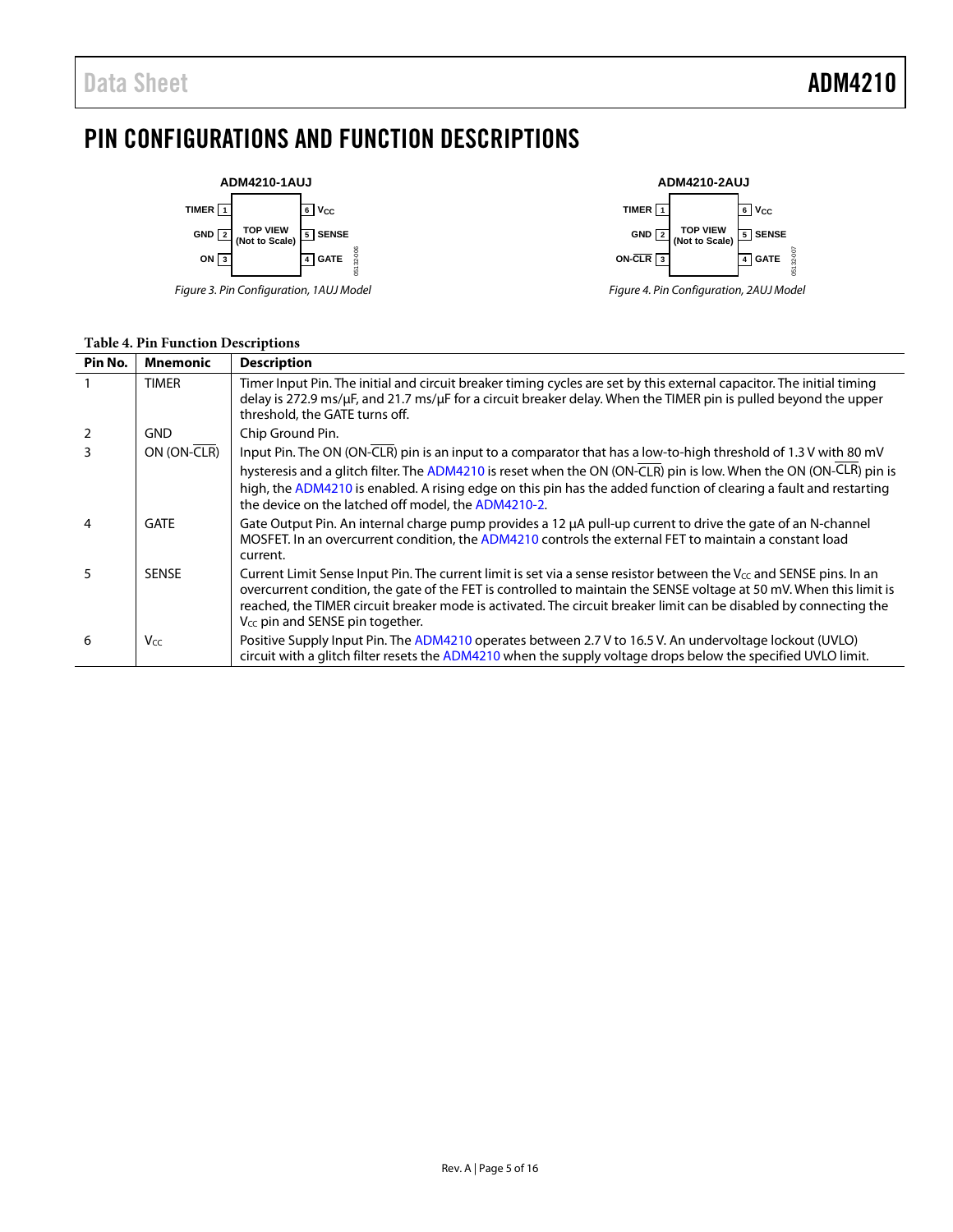## <span id="page-5-0"></span>TYPICAL PERFORMANCE CHARACTERISTICS



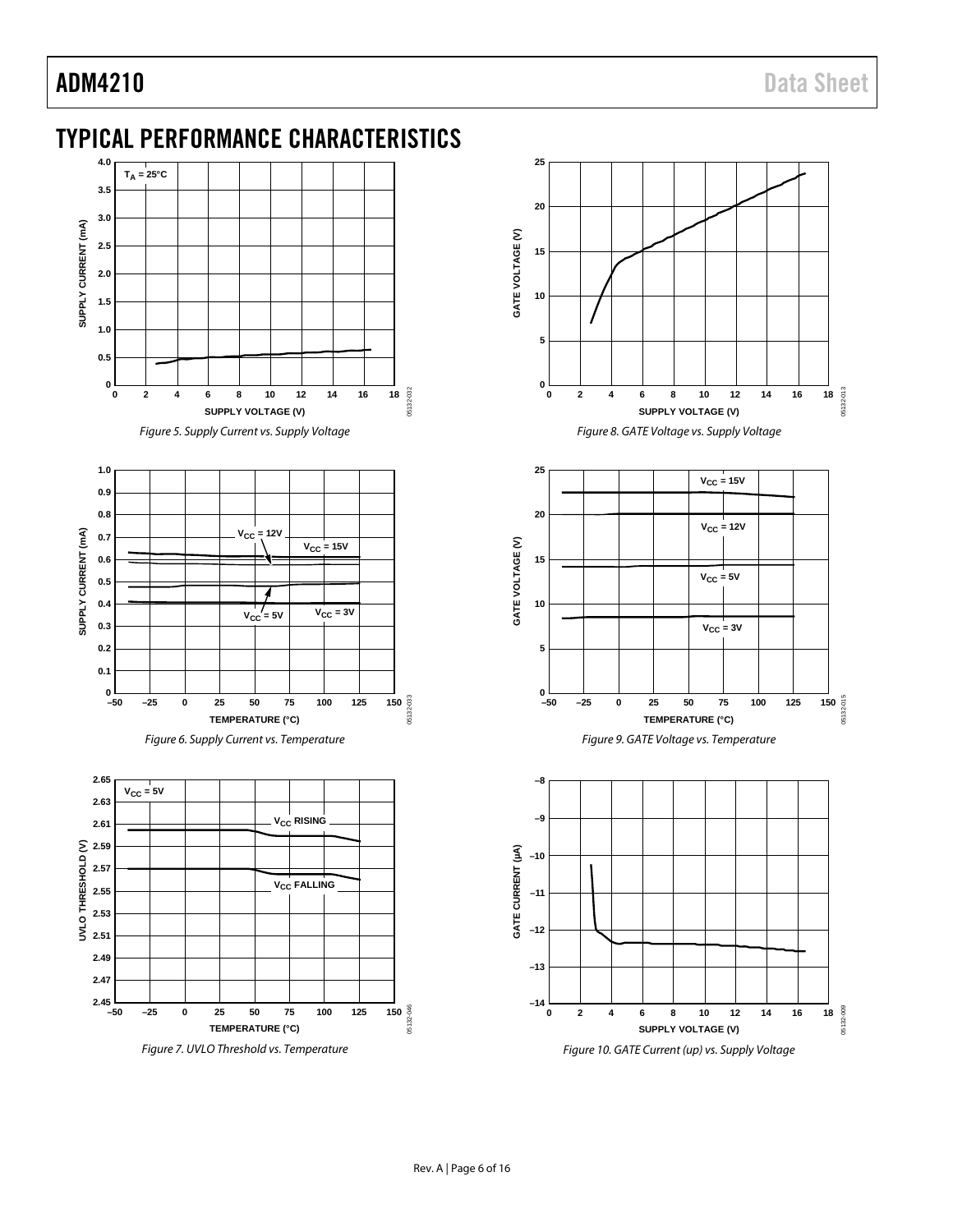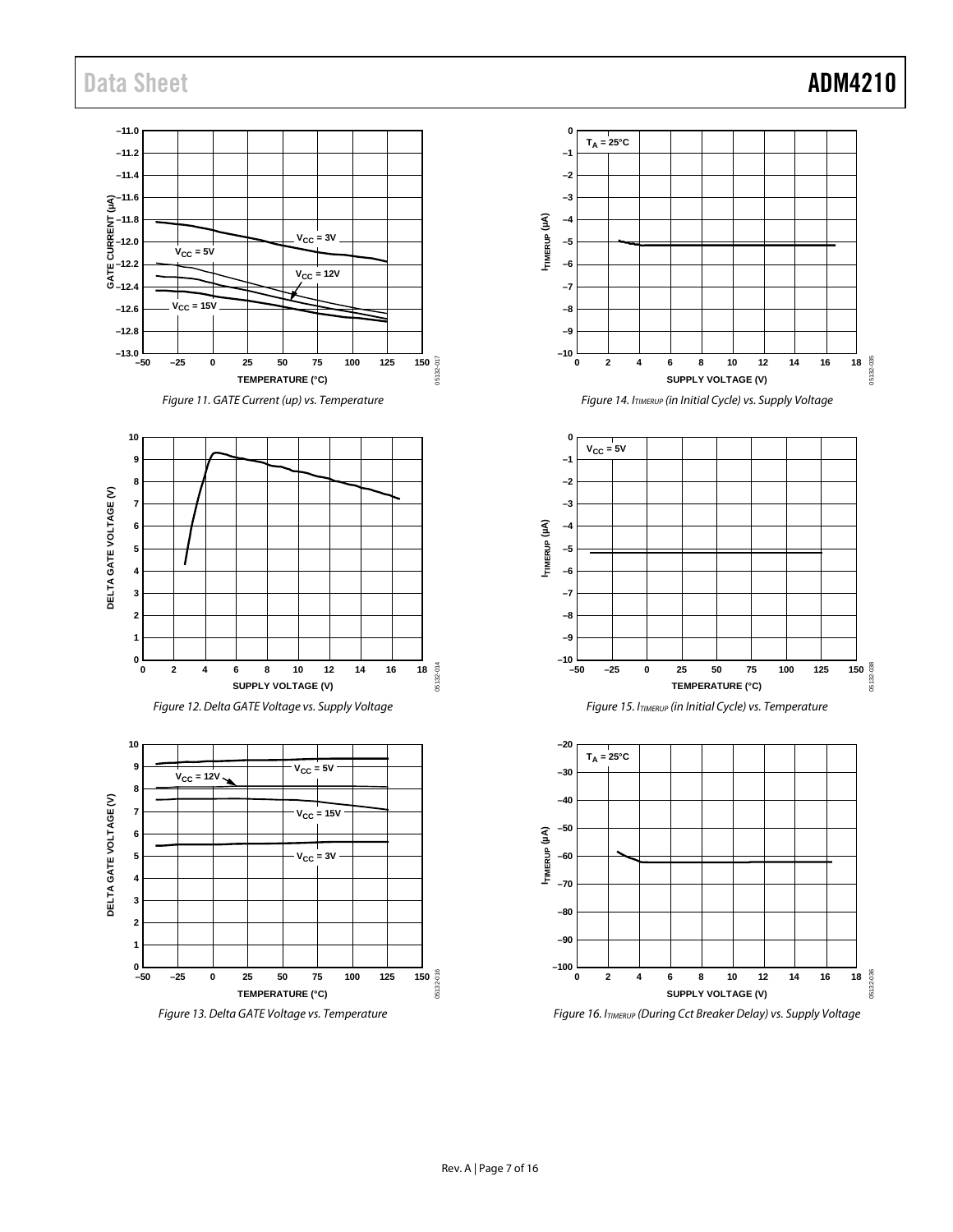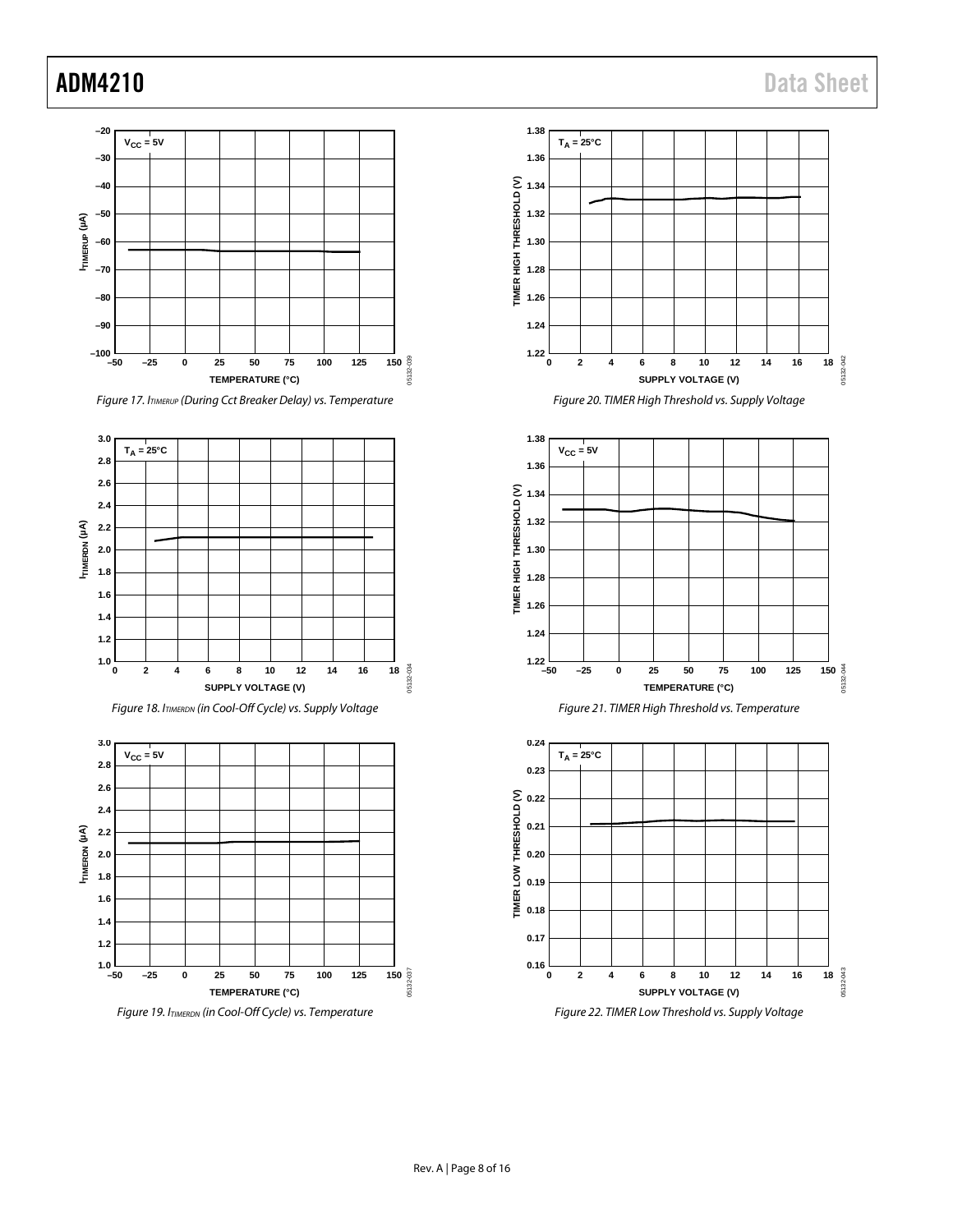## Data Sheet **ADM4210**

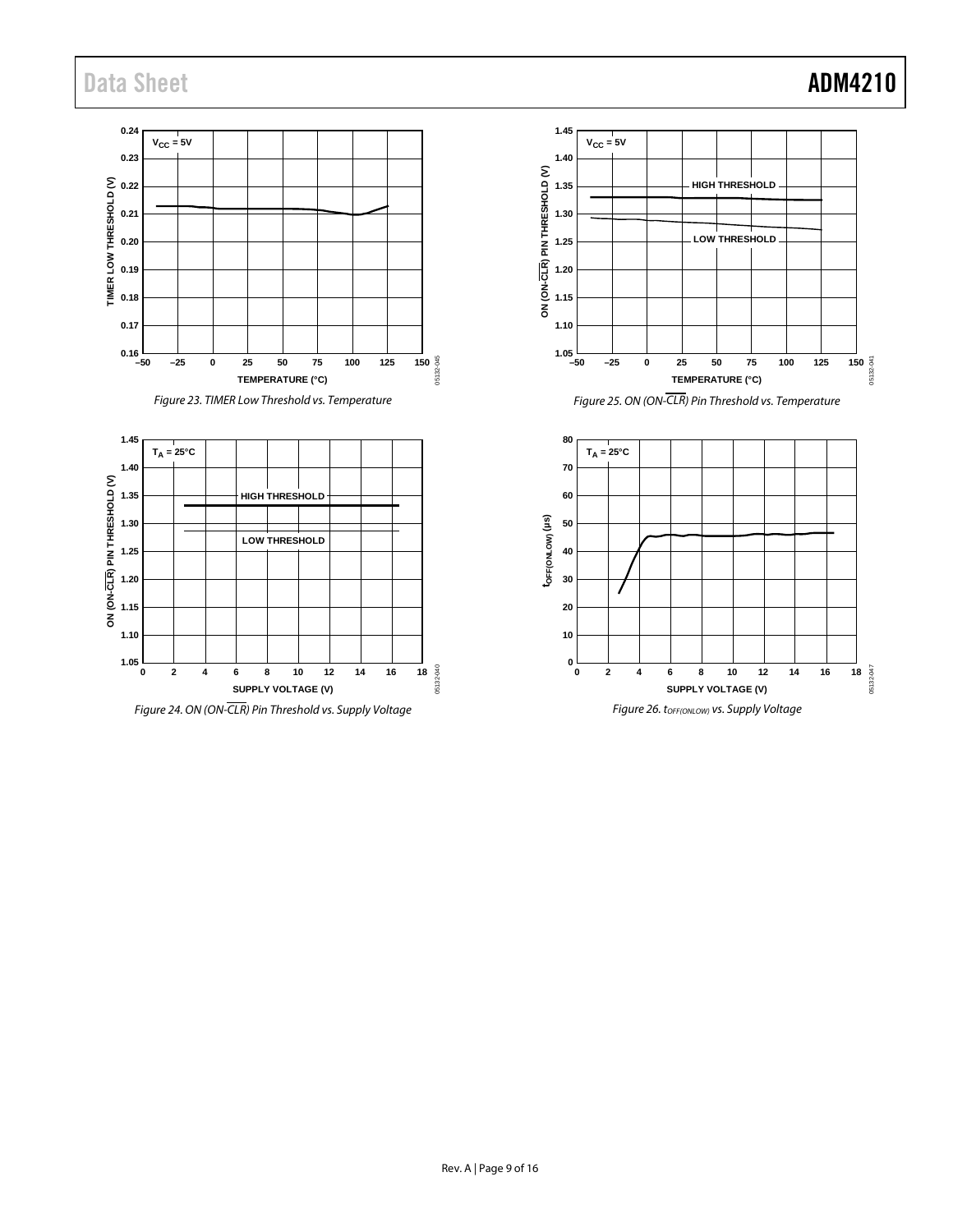



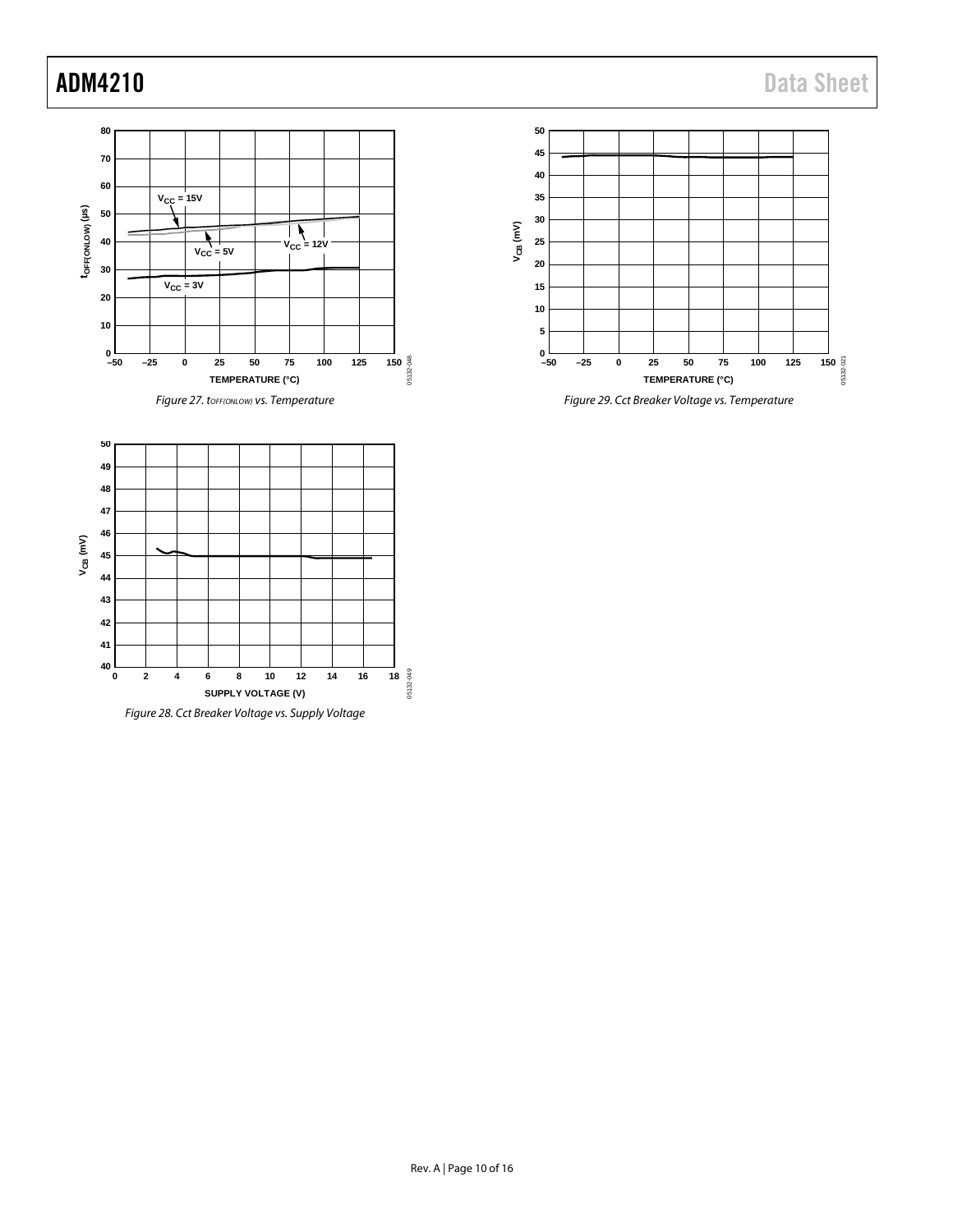## <span id="page-10-0"></span>THEORY OF OPERATION

Many systems require the insertion or removal of circuit boards to live backplanes. During this event, the supply bypass and holdup capacitors can require substantial transient currents from the backplane power supply as they charge. These currents can cause permanent damage to connector pins or undesirable glitches and resets to the system.

The [ADM4210](http://www.analog.com/ADM4210?doc=ADM4210.pdf) is intended to control the powering of a system (on and off) in a controlled manner, allowing the board to be removed from, or inserted into, a live backplane by protecting it from excess currents. Th[e ADM4210](http://www.analog.com/ADM4210?doc=ADM4210.pdf) can reside either on the backplane or on the removable board.

### <span id="page-10-1"></span>**OVERVIEW**

The [ADM4210](http://www.analog.com/ADM4210?doc=ADM4210.pdf) operates over a supply range of 2.7 V to 16.5 V. As the supply voltage is coming up, an undervoltage lockout circuit checks if sufficient supply voltage is present for proper operation. During this period, the FET is held off by the GATE pin being held to GND. When the supply voltage reaches a level above UVLO and the ON (ON-CLR) pin is high, an initial timing cycle ensures that the board is fully inserted in the backplane before turning on the FET. The TIMER pin capacitor sets the periods for all of the TIMER pin functions. After the initial timing cycle, the [ADM4210](http://www.analog.com/ADM4210?doc=ADM4210.pdf) monitors the inrush current through an external sense resistor. Overcurrent conditions are actively limited to 50 mV/RSENSE for the circuit breaker timer limit. Th[e ADM4210-1](http://www.analog.com/ADM4210?doc=ADM4210.pdf) automatically retries after a current limit fault and the [ADM4210-2](http://www.analog.com/ADM4210?doc=ADM4210.pdf) latches off. The retry duty cycle on the [ADM4210-1](http://www.analog.com/ADM4210?doc=ADM4210.pdf) timer function is limited to 3.8% for FET cooling.

### <span id="page-10-2"></span>**UVLO**

If the  $V_{CC}$  supply is too low for normal operation, an undervoltage lockout circuit holds th[e ADM4210](http://www.analog.com/ADM4210?doc=ADM4210.pdf) in reset. The GATE pin is held to GND during this period. When the supply reaches this UVLO voltage, the [ADM4210](http://www.analog.com/ADM4210?doc=ADM4210.pdf) starts when the ON (ON-CLR) pin condition is satisfied.

### <span id="page-10-3"></span>**ON (ON-CLR) PIN**

The ON (ON-CLR) pin is the enable pin. It is connected to a comparator that has a low-to-high threshold of 1.3 V with 80 mV hysteresis and a glitch filter. Th[e ADM4210](http://www.analog.com/ADM4210?doc=ADM4210.pdf) is reset when the ON (ON- $\overline{CLR}$ ) pin is low. When the ON (ON- $\overline{CLR}$ ) pin is high, the [ADM4210](http://www.analog.com/ADM4210?doc=ADM4210.pdf) is enabled. A rising edge on this pin has the added function of clearing a fault and restarting the device on the latched off model, the [ADM4210-2.](http://www.analog.com/ADM4210?doc=ADM4210.pdf) A low input on the ON (ON-CLR) pin turns off the external FET by pulling the GATE pin to ground and resets the timer. An external resistor divider at the ON (ON-CLR) pin can be used to program an undervoltage lockout value higher than the internal UVLO circuit. There is a glitch filter delay of approximately 3 μs on rising allowing the addition of an RC filter at the ON (ON-CLR) pin to increase the delay time at card insertion. If using a short pin system to enable the device, a pull-down resistor should be used to hold the device prior to insertion.

### <span id="page-10-4"></span>**GATE**

Gate drive for the external N-channel MOSFET is achieved using an internal charge pump. The gate driver consists of a 12 μA pull-up from the internal charge pump. There are various pull-down devices on this pin. At a hot swap condition the board is hot inserted to the supply bus. During this event, it is possible for the external FET GATE capacitance to be charged up by the sudden presence of the supply voltage. This can cause uncontrolled inrush currents. An internal strong pull-down circuit holds GATE low while in UVLO. This reduces current surges at insertion. After the initial timing cycle, the GATE is then pulled high. During an overcurrent condition, th[e ADM4210](http://www.analog.com/ADM4210?doc=ADM4210.pdf) servos the GATE pin in an attempt to maintain a constant current to the load until the circuit breaker timeout completes. In the event of a timeout, the GATE pin abruptly shuts down using the 4 mA pull-down device. Care must be taken not to load the GATE pin resistively because this reduces the gate drive capability.

### <span id="page-10-5"></span>**CURRENT LIMIT FUNCTION**

The [ADM4210](http://www.analog.com/ADM4210?doc=ADM4210.pdf) features a fast response current control loop that actively limits the current by reducing the gate voltage of the external FET. This current is measured by monitoring the voltage drop across an external sense resistor. Th[e ADM4210](http://www.analog.com/ADM4210?doc=ADM4210.pdf) tries to regulate the gate of the FET to achieve a 50 mV voltage drop across the sense resistor.

### <span id="page-10-6"></span>**CALCULATING THE CURRENT LIMIT**

The sense resistor connected between  $V_{CC}$  and the SENSE pin is used to determine the nominal fault current limit. This is given by the following equation:

| The minimum load current is given by Equation 2 |     |
|-------------------------------------------------|-----|
| $ILIMIT_{MIN} = VCB_{MIN}/RSENSE_{MAX}$         | (2) |

The maximum load current is given by Equation 3  $ILIMIT<sub>MAX</sub> = VCB<sub>MAX</sub>/RSENSE<sub>MIN</sub>$  (3)

For proper operation, the minimum current limit must exceed the circuit maximum operating load current with margin. The sense resistor power rating must exceed

<span id="page-10-7"></span>(*VCB*MAX) 2 /*RSENSE*MIN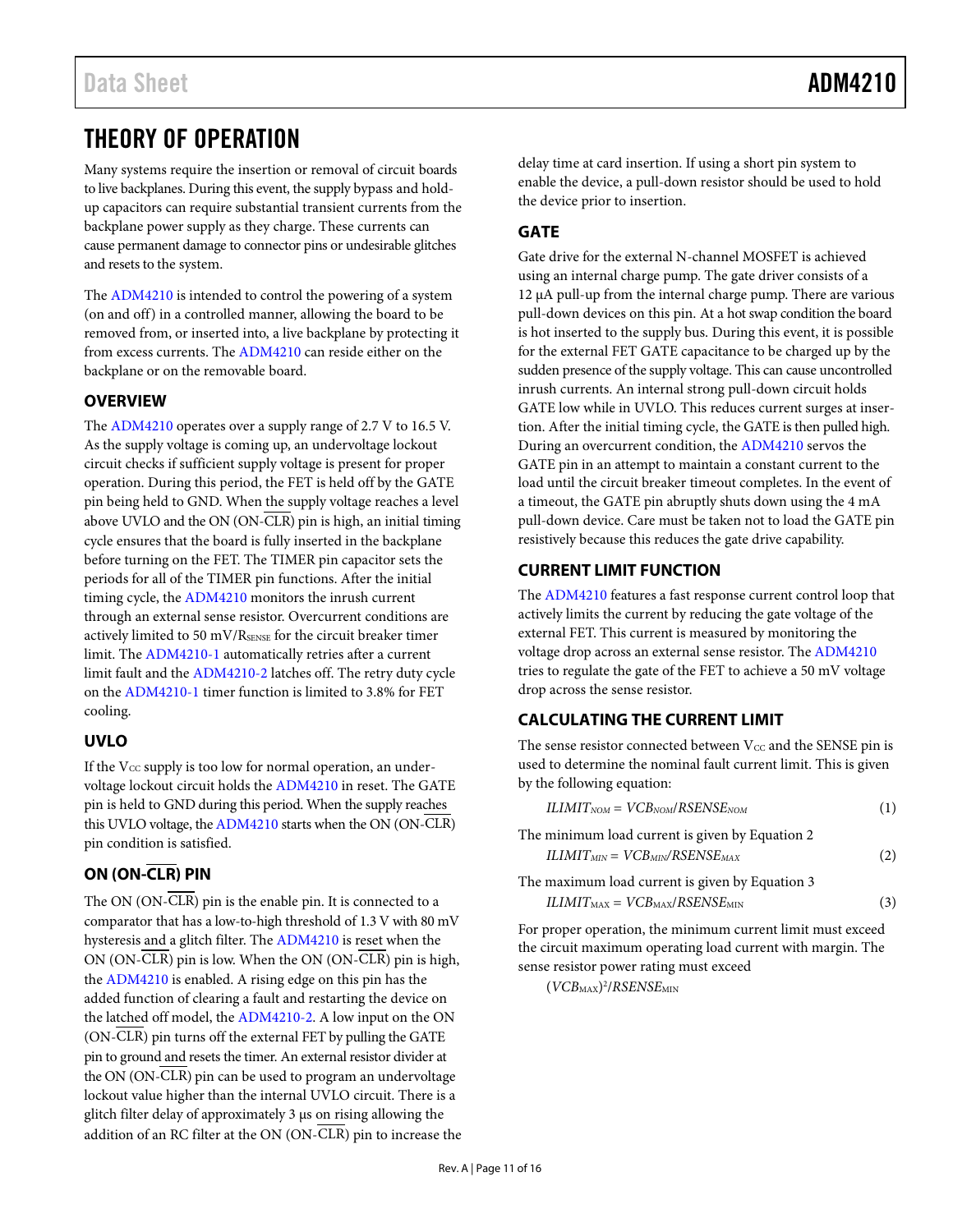### **CIRCUIT BREAKER FUNCTION**

When the supply experiences a sudden current surge, such as a low impedance fault on load, the bus supply voltage can drop significantly to a point where the power to an adjacent card is affected, potentially causing system malfunctions. The [ADM4210](http://www.analog.com/ADM4210?doc=ADM4210.pdf) limits the current drawn by the fault by reducing the gate voltage of the external FET. This minimizes the bus supply voltage drop caused by the fault and protects neighboring cards.

As the voltage across the sense resistor approaches the current limit, a timer activates. This timer resets again if the sense voltage returns below this level. If the sense voltage is any voltage below 44 mV, the timer is guaranteed to be off. Should the current continue to increase, the [ADM4210 t](http://www.analog.com/ADM4210?doc=ADM4210.pdf)ries to regulate the gate of the FET to achieve a limit of 50 mV across the sense resistor. However, if the device is unable to regulate the fault current and the sense voltage further increases, a larger pulldown, in the order of milliamperes, is enabled to compensate for fast current surges. If the sense voltage is any voltage greater than 56 mV, this pull-down is guaranteed to be on. When the timer expires, the GATE pin shuts down.

### <span id="page-11-0"></span>**TIMER FUNCTION**

The TIMER pin is responsible for several key functions on the [ADM4210.](http://www.analog.com/ADM4210?doc=ADM4210.pdf) A capacitor controls the initial power on reset time and the amount of time an overcurrent condition lasts before the FET shuts down. On the [ADM4210-1,](http://www.analog.com/ADM4210?doc=ADM4210.pdf) the timer pin also controls the time between auto retry pulses. There are pull-up and pull-down currents internally available to control the timer functions. The voltage on the TIMER pin is compared with two threshold voltages: COMP1 (0.2 V) and COMP2 (1.3 V). The four timing currents are listed i[n Table 5.](#page-11-2) 

### <span id="page-11-2"></span>**Table 5.**

| <b>Timing Current</b> | Level $(\mu A)$ |
|-----------------------|-----------------|
| Pull-up               |                 |
| Pull-up               | 60              |
| Pull-down             | 2               |
| Pull-down             | 100             |

### <span id="page-11-1"></span>**POWER-UP TIMING CYCLE**

<span id="page-11-4"></span>The [ADM4210](http://www.analog.com/ADM4210?doc=ADM4210.pdf) is in reset when the ON (ON-CLR) pin is held low. The GATE pin is pulled low and the TIMER pin is pulled low with a 100 μA pull-down. At Time Point 2 in [Figure 30,](#page-11-3) the ON (ON-CLR) pin is pulled high. For the device to startup correctly, the supply voltage must be above UVLO, the ON (ON-CLR) pin must be above 1.3 V, and the TIMER pin voltage must be less than 0.2 V. The initial timing cycle begins when these three conditions are met, and the TIMER pin is pulled high with 5 μA. At Time Point 3, the TIMER reaches the COMP2 threshold.

This is the end of the first section of the initial cycle. The 100 μA current source then pulls down the TIMER pin until it reaches 0.2 V at Time Point 4. The initial cycle delay (Time Point 2 to Time Point 4) relates to  $C_{TIME}$  by equation

$$
t_{INITIAL} = 1.3 \times C_{TIMER}/5 \mu A \tag{4}
$$

When the initial cycle ends, a start-up cycle activates and the GATE pin is pulled high; the TIMER pin continues to pull down.

<span id="page-11-3"></span>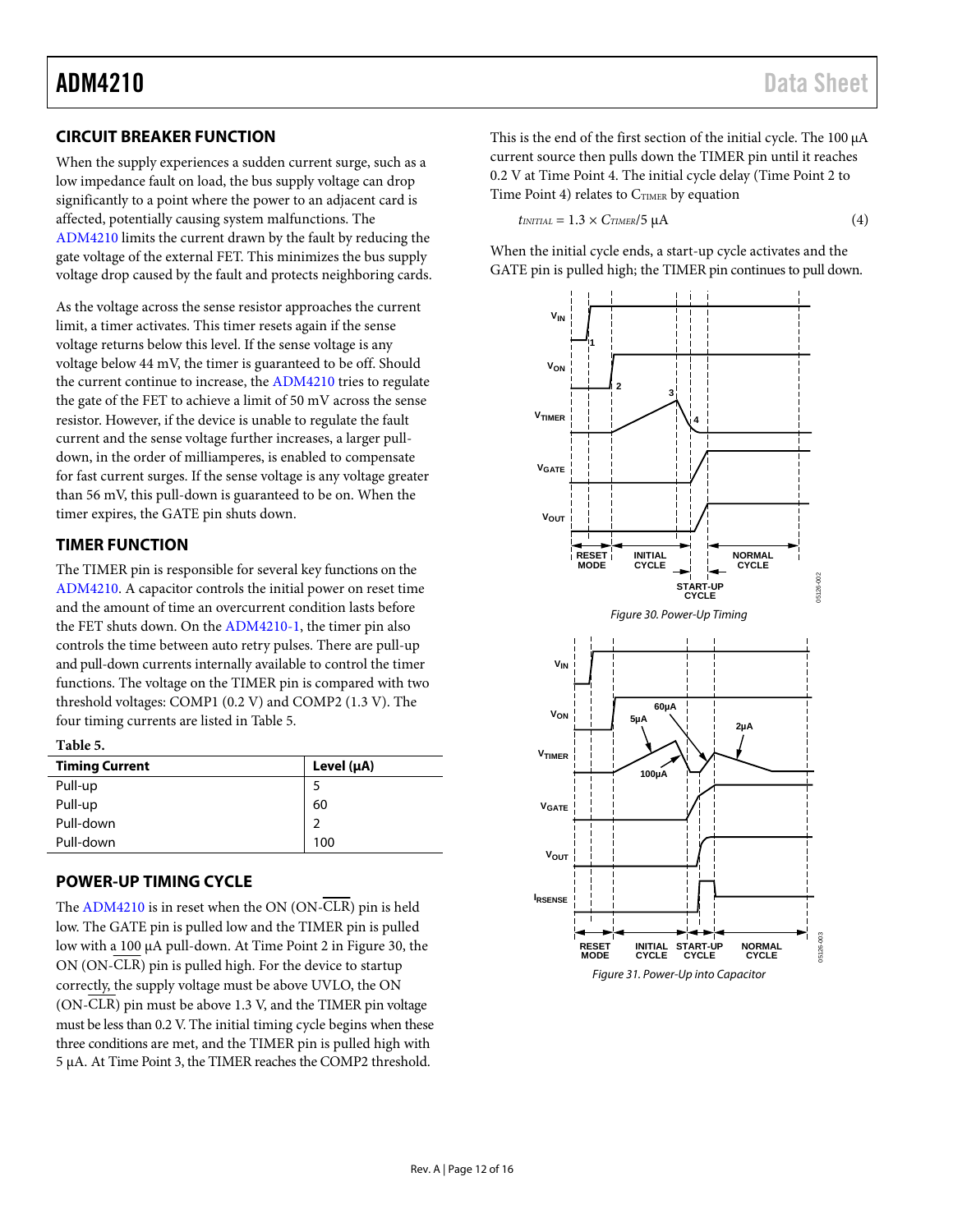### **CIRCUIT BREAKER TIMING CYCLE**

When the voltage across the sense resistor exceeds the circuit breaker trip voltage, the 60 μA timer pull-up current is activated. If the sense voltage falls below this level before the TIMER pin reaches 1.3 V, the 60 μA pull-up is disabled and the 2 μA pulldown is enabled. This is likely to happen if the overcurrent fault is only transient, such as an inrush current. This is shown in [Figure 31.](#page-11-4) However, if the overcurrent condition is continuous and the sense voltage remains above the circuit breaker trip voltage, the 60 μA pull-up remains active. This allows the TIMER pin to reach the high trip point of 1.3 V and initiate the GATE shutdown. On th[e ADM4210-2,](http://www.analog.com/ADM4210?doc=ADM4210.pdf) the TIMER pin continues pulling up but switches to the 5 μA pull-up when it reaches the 1.3 V threshold. The device can be reset by toggling the ON-CLR pin or by manually pulling the TIMER pin low. On th[e ADM4210-1,](http://www.analog.com/ADM4210?doc=ADM4210.pdf)  the TIMER pin activates the 2 μA pull-down once the 1.3 V threshold is reached, and continues to pull down until it reaches the 0.2 V threshold. At this point, the 100 μA pull-down is activated and the GATE pin is enabled. The device keeps retrying in the manner as shown i[n Figure 32.](#page-12-1)

The duty cycle of this automatic retry cycle is set to the ratio of 2 μA/60 μA, which approximates 3.8% on. The value of the timer capacitor determines the on time of this cycle. This time is calculated as follows:





<span id="page-12-1"></span>Figure 32[. ADM4210-1 A](http://www.analog.com/ADM4210?doc=ADM4210.pdf)utomatic Retry During Overcurrent Fault

### <span id="page-12-0"></span>**AUTOMATIC RETRY OR LATCHED OFF**

The [ADM4210](http://www.analog.com/ADM4210?doc=ADM4210.pdf) is available in two models. Th[e ADM4210-1](http://www.analog.com/ADM4210?doc=ADM4210.pdf) has an automatic retry system whereby when a current fault is detected, the FET is shut down after a time determined by the timer capacitor, and it is switched on again in a controlled continuous cycle to determine if the fault remains (se[e Figure 32](#page-12-1)  for details). The period of this cycle is determined by the timer capacitor at a duty cycle of 3.8% on and 96.2% off.

The [ADM4210-2](http://www.analog.com/ADM4210?doc=ADM4210.pdf) model has a latch off system whereby when a current fault is detected, the GATE is switched off after a time determined by the timer capacitor (se[e Figure 33](#page-12-2) for details). Toggling the ON-CLR pin, or pulling the TIMER pin to GND for a brief period, resets this condition.



<span id="page-12-2"></span>Figure 33[. ADM4210-2 L](http://www.analog.com/ADM4210?doc=ADM4210.pdf)atch Off After Overcurrent Fault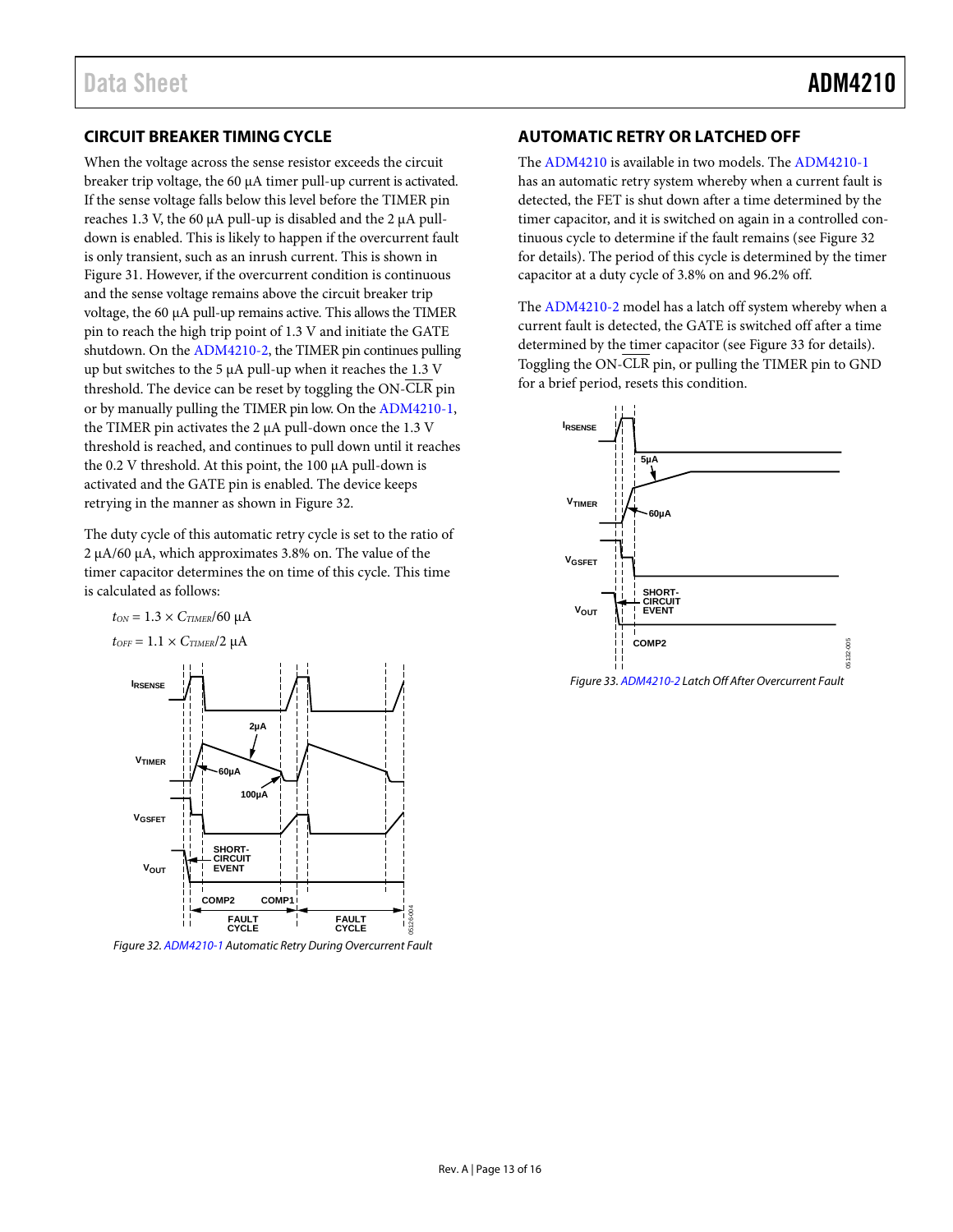**102808-A**

## <span id="page-13-0"></span>OUTLINE DIMENSIONS



**\*COMPLIANT TO JEDEC STANDARDS MO-193-AA WITH THE EXCEPTION OF PACKAGE HEIGHT AND THICKNESS.**

Figure 34. 6-Lead Thin Small Outline Transistor Package [TSOT]

(UJ-6) Dimensions shown in millimeters

### <span id="page-13-1"></span>**ORDERING GUIDE**

| Model <sup>1</sup> | Temperature Range                  | <b>Package Description</b> | <b>Package Option</b> | <b>Branding</b>  |
|--------------------|------------------------------------|----------------------------|-----------------------|------------------|
| ADM4210-1AUJZ-RL7  | $-40^{\circ}$ C to $+85^{\circ}$ C | 6-Lead TSOT                | UJ-6                  | M <sub>2</sub> P |
| ADM4210-2AUJZ-RL7  | $-40^{\circ}$ C to $+85^{\circ}$ C | 6-Lead TSOT                | UJ-6                  | M2O              |

1 Z = RoHS Compliant Part.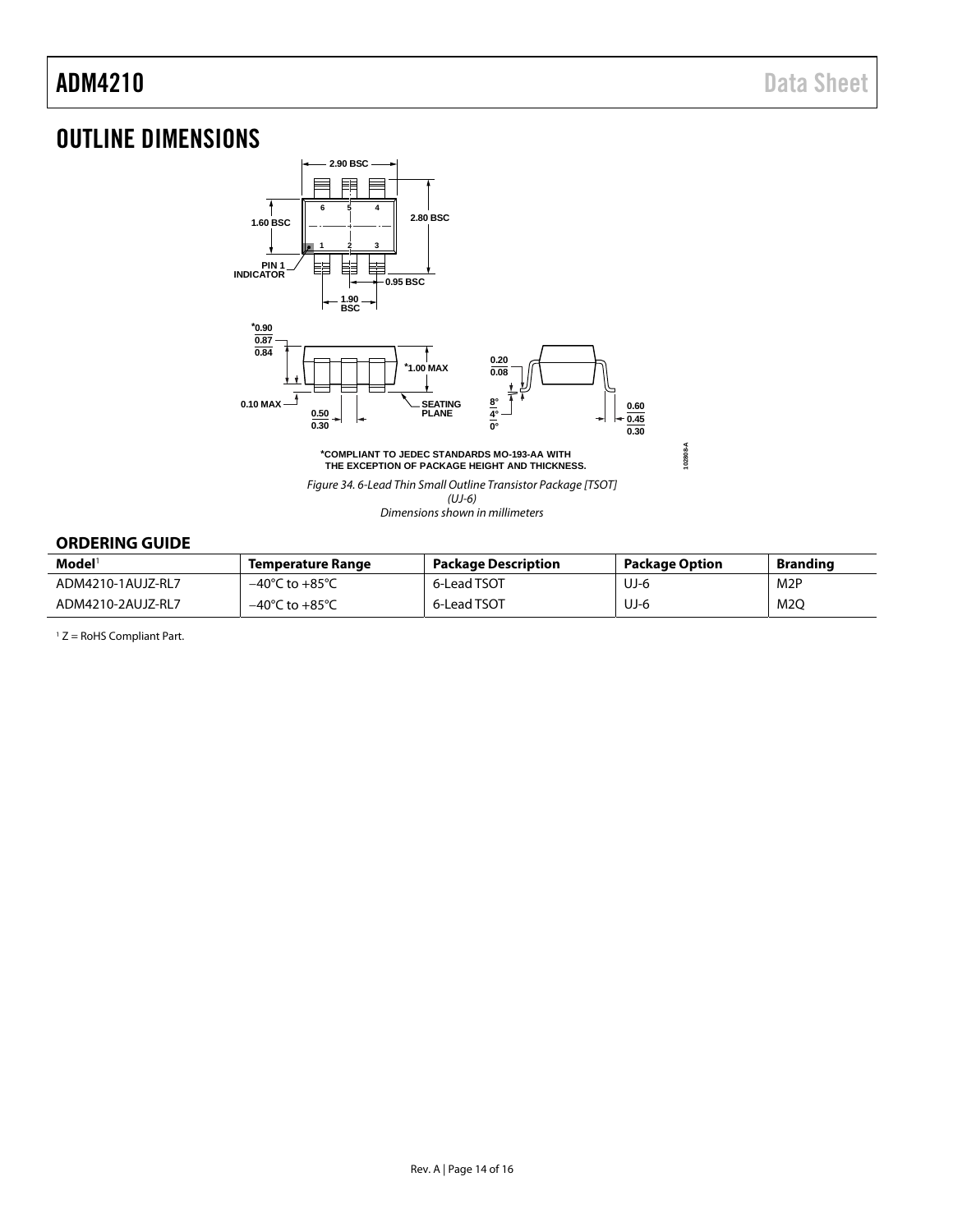## **NOTES**